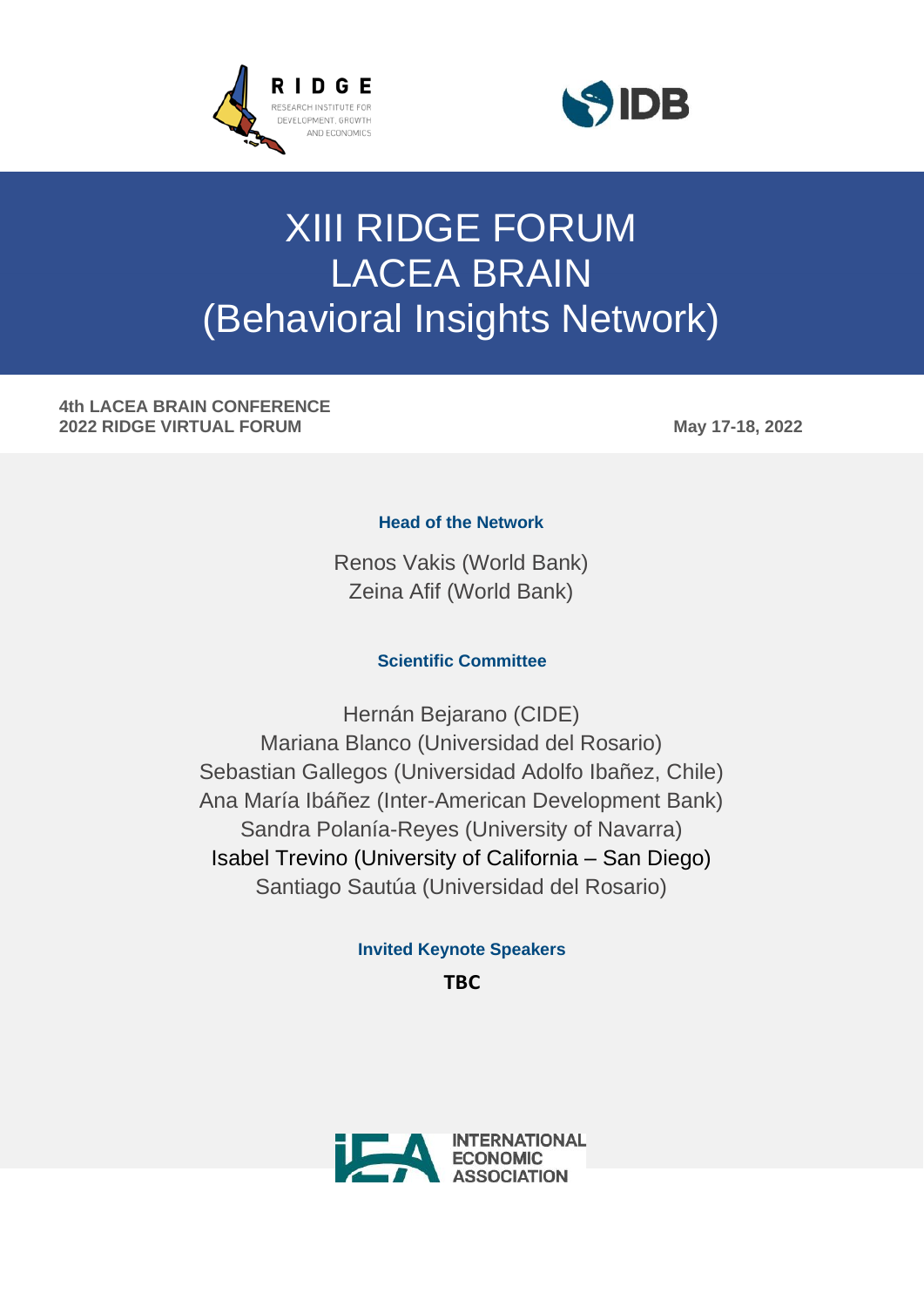## **Call for papers for the 4th LACEA BRAIN Conference**

The Research Institute for Development, Growth and Economics (RIDGE), the Inter-American Development Bank (IADB) and LACEA are pleased to announce a call for papers for the 4rth LACEA BRAIN Conference to be held virtual by Zoom from May 17-18, 2022.

## **The deadline for submission is March 31, 2022.**

The 2022 workshop will take place within the framework of the 2022 RIDGE Virtual Forum along with the following workshops:

- LACEA Inequality & Poverty, May 16
- Public Economics, May 19-20
- LACEA Labor, May 23-24
- LACEA IEN Impact Evaluation Network, May 24-25
- LACEA-EHN Workshop on Historical Development, May 25
- LACEA Political Economy, May 26-27
- LACEA's Health Economics Network, June 1-2
- WELAC (LACEA) Gender Inequality, June 3

To view the program of previous workshops, please visit:

2021 Program: <http://www.ridge.uy/wp-content/uploads/2021/06/Call-LACEA-BRAIN-2021v3.pdf>

2020 Program: [http://www.ridge.uy/wp-content/uploads/2020/12/Brain\\_Programme\\_.pdf](http://www.ridge.uy/wp-content/uploads/2020/12/Brain_Programme_.pdf)

2019 Program: [https://www.iadb.org/sites/default/files/2019-06/RES\\_DOC\\_AGENDA-LACEA-](https://www.iadb.org/sites/default/files/2019-06/RES_DOC_AGENDA-LACEA-BRAIN_1.pdf)[BRAIN\\_1.pdf](https://www.iadb.org/sites/default/files/2019-06/RES_DOC_AGENDA-LACEA-BRAIN_1.pdf)

# **Paper Submission**

Full papers, written in English, must be submitted for consideration for the